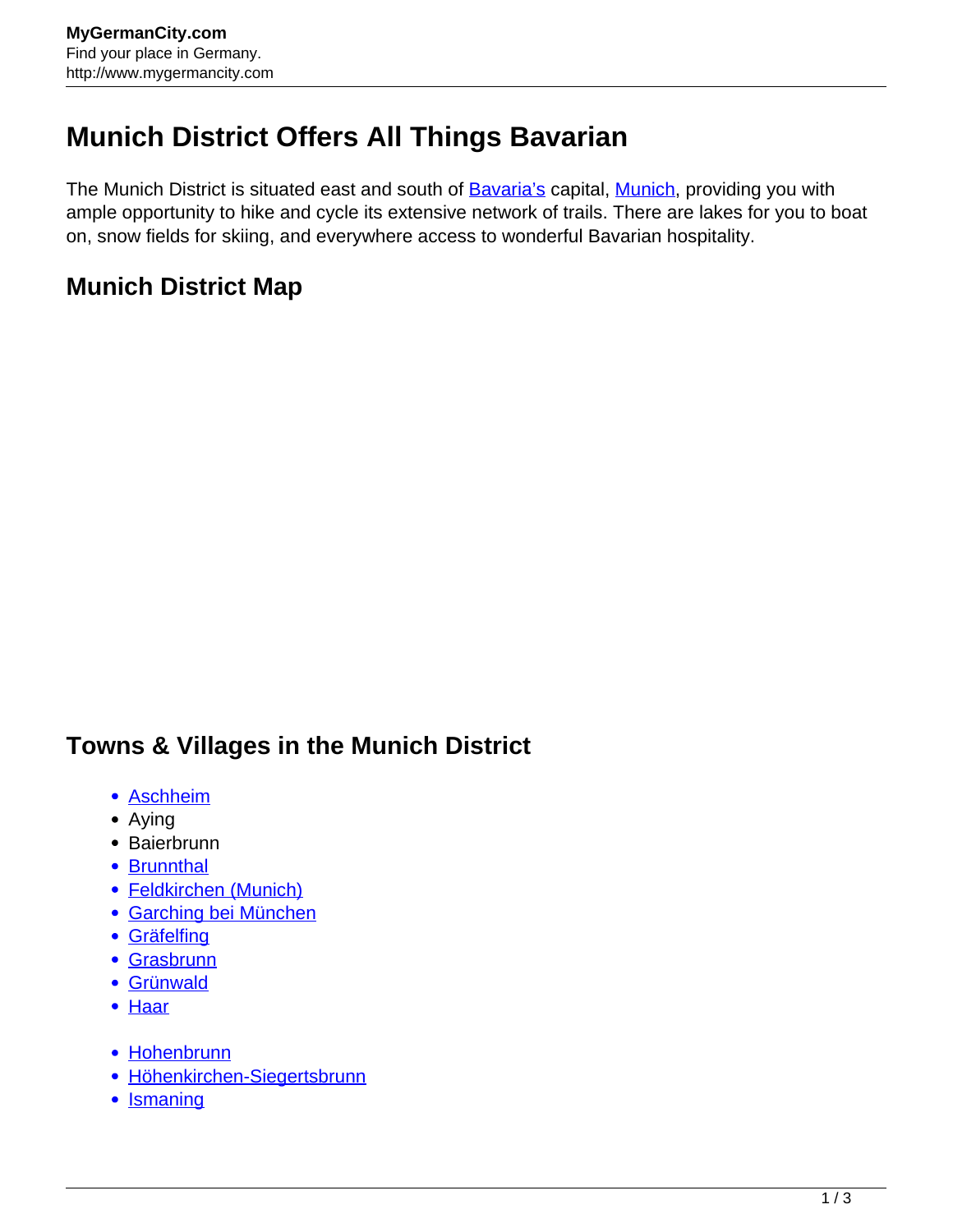- [Kirchheim bei München](http://www.mygermancity.com/kirchheim-bei-muenchen)
- [Neubiberg](http://www.mygermancity.com/neubiberg)
- [Neuried \(Munich\)](http://www.mygermancity.com/neuried-munich)
- [Oberhaching](http://www.mygermancity.com/oberhaching)
- [Oberschleißheim](http://www.mygermancity.com/oberschleissheim)
- [Ottobrunn](http://www.mygermancity.com/ottobrunn)
- [Planegg](http://www.mygermancity.com/planegg)
- [Pullach im Isartal](http://www.mygermancity.com/pullach)
- [Putzbrunn](http://www.mygermancity.com/putzbrunn)
- [Sauerlach](http://www.mygermancity.com/sauerlach)
- [Schäftlarn](http://www.mygermancity.com/schaeftlarn)
- Straßlach-Dingharting
- [Taufkirchen \(Munich\)](http://www.mygermancity.com/taufkirchen-munich)
- [Unterföhring](http://www.mygermancity.com/unterfoehring)
- [Unterhaching](http://www.mygermancity.com/unterhaching)
- [Unterschleißheim](http://www.mygermancity.com/unterschleissheim)
- 

In the north, [Unterschleißheim](http://www.mygermancity.com/unterschleissheim) features lovely outdoor vistas, such as the beautifully landscaped Valentine's Park. You can enjoy seasonal ice skating and curling at manmade Lake Unterschleißheim, or go swimming any time of year at the Aquariush bathing and wellness facility.

To the northeast, [Garching bei München](http://www.mygermancity.com/garching-bei-muenchen) is home to several top-notch academic institutions, including science departments of the Munich Technical University and several branches of the renowned Max Planck Institute. The European Southern Observatory conducts astronomical research here, using some of the world's most technologically advanced ground-based telescopes.

In the south near alpine foothills, the 850-year-old town of **Taufkirchen (Munich)** invites you to experience its attractive living environment, rich culture, and shopping and leisure facilities, all within easy access of Munich. Nearby [Unterhaching](http://www.mygermancity.com/unterhaching) also prides itself on cultural activities, including theater, cabaret, special children's programs and concerts.

[Grünwald](http://www.mygermancity.com/gruenwald) prides itself in having one of the biggest movie studios of the country, the [Bavaria](http://www.mygermancity.com/bavaria-filmstadt)  $Filmstadt$  — excitement and photo ops included.  $;-$ )

Of course, wherever you travel in the district you will find local beer and food specialties. Make yourself at home and enjoy the festive way of life for which Munich and its surroundings are